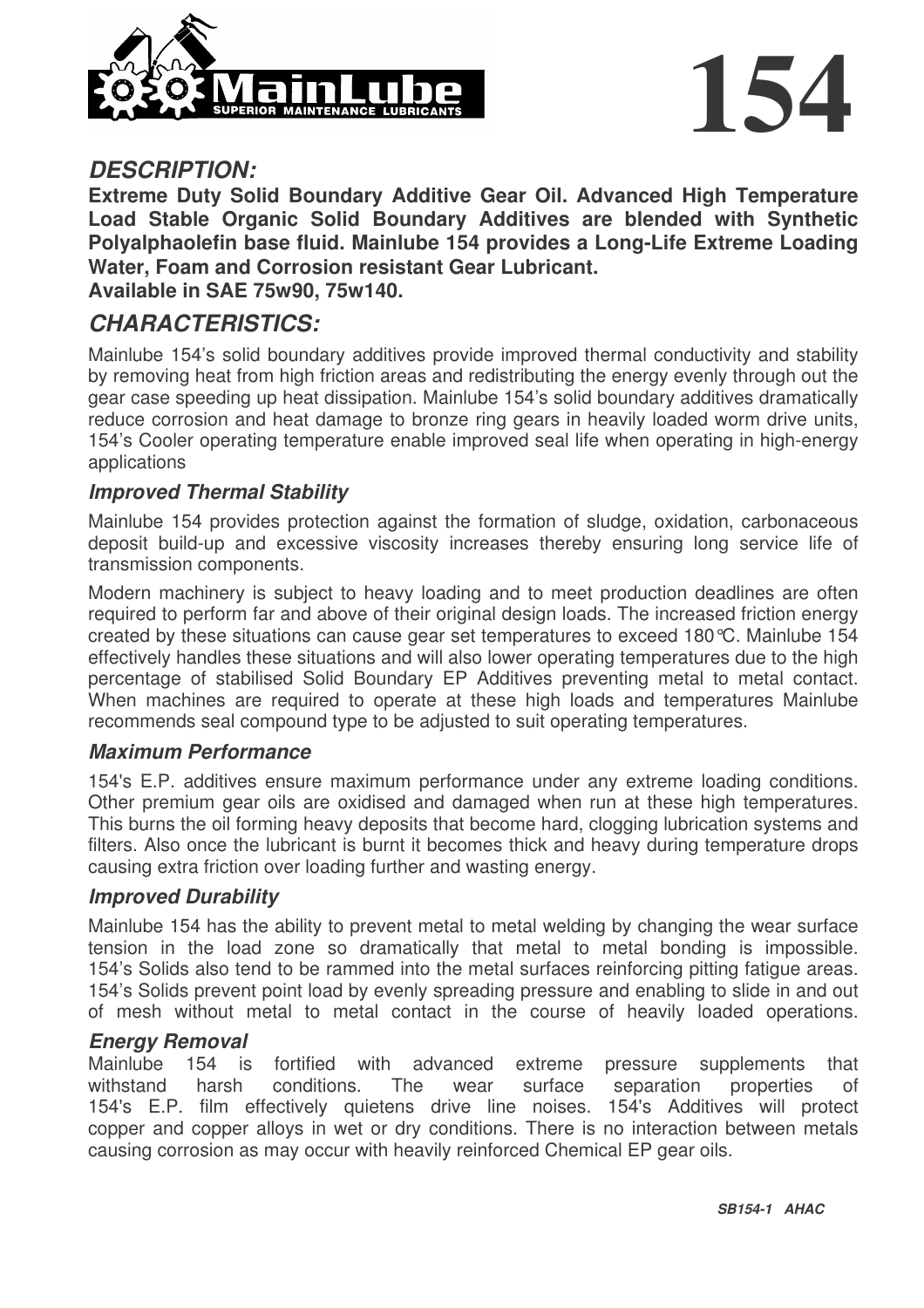

# **154**

# *SPECIFICATIONS:*

Mainlube 154 is available in two different grades:

## **SAE 75w90, 75w140.**

# *SPECIFICATIONS:*

Mainlube 154 meets and exceeds the following OEM specifications.

FORD VOLVO GENERAL MOTORS DAIMLER-BENZ CHRYSLER ROCKWELL AMERICAN MOTORS CLARK BORG WARNER FULLER MACK EATON

(These are some of the manufacturers)

# *INDUSTRIAL AND MILITARY SPECIFICATIONS.*

Mainlube 154 not only meets the basic Requirements of these specifications but exceeds all of the Requirements in both Sub-Artic and Desert Climates.

## *MILITARY SPECIFICATIONS*

Mainlube 154 meets or exceeds the following military specifications:

MIL-L-2104C MIL-L-2105C MIL-L-10324A (Sub-artic) MIL-L-2105D MIL-PRF-2105E

## *AUTOMOTIVE SPECIFICATIONS:*

ICHORS (International Climatic Stability Rating) - 'AA'

API GL 3 API GL 4 API GL 5 *MT-1 MACK GO-H & GO-J*

## *INDUSTRIAL SPECIFICATIONS:*

US Steel 224 Cincinnati Milacron AGMA 250.04, 251.02

## *APPLICATION:*

Initial fill, top-up or refill of:

- (a) Automotive Manual Transmissions
- (b) Hypoid differentials
- (c) LSD differentials
- (d) Steering gear boxes
- (e) All Industrial Reduction Gearboxes where E.P. Gear Oils are called for

*SB154-2 AHAC*